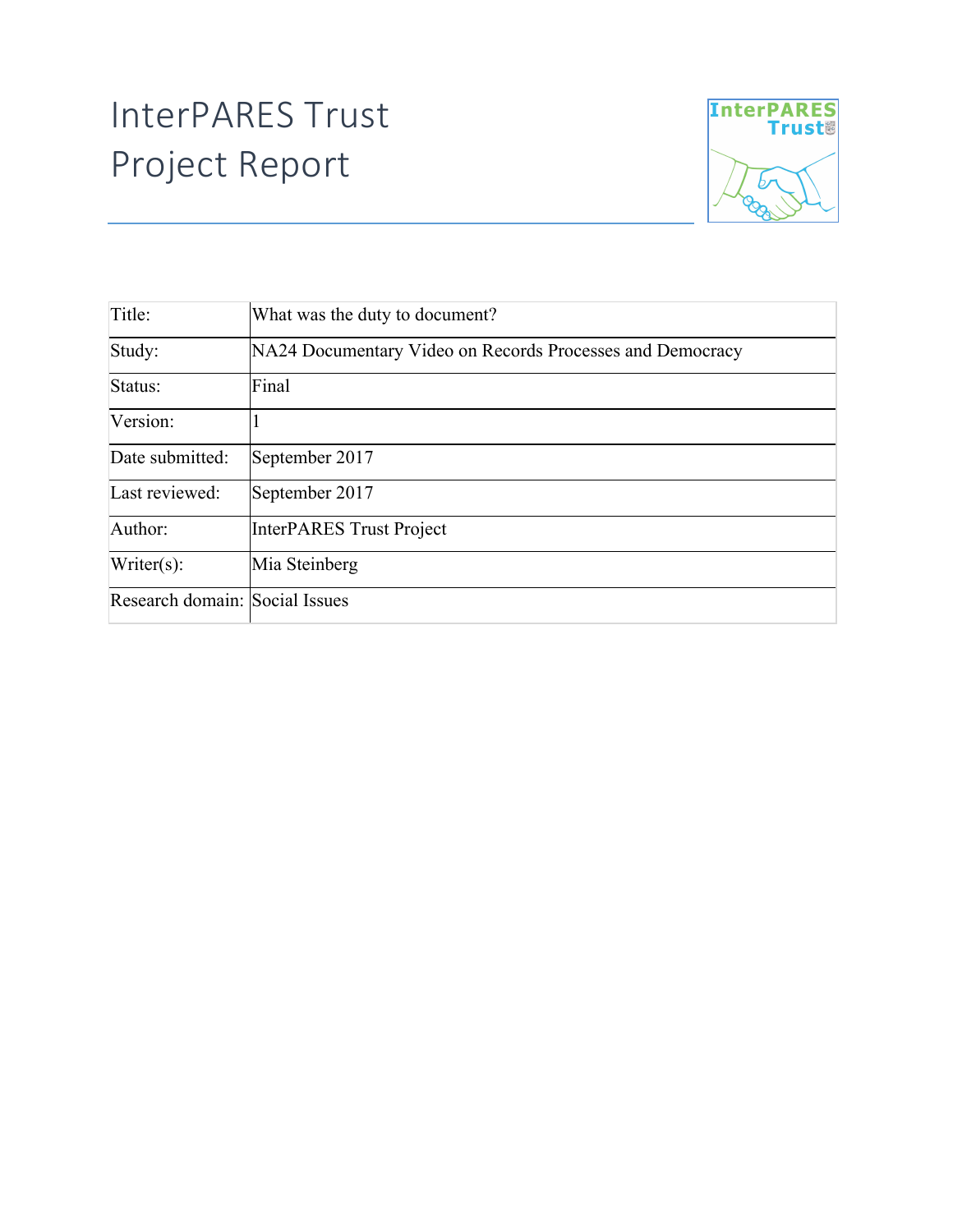## **What Was the Duty to Document?**

Archival theory hinges on the notion that records are trustworthy because they are *incidental* proof of transactions, rather than purposeful documentation of events. Narratives created for posterity are biased as soon as the words leave the pen, by virtue of the fact that a human is creating them with some sort of intent; records, created during the normal course of business, are the best form of objective evidence. "...the expression "create evidence" is an oxymoron, as nothing that is generated for the sole purpose of serving as evidence of something – unless this is required by law, that is by an entity external to the creator itself, as in the case of probative records – is admissible as evidence.<sup> $n<sup>1</sup>$ </sup> This concept is illustrated by an example of a lawyer using a client's credit card history pulled from bank records to prove their whereabouts, versus using the client's own manual home budgeting spreadsheet. One is the automated byproduct of everyday activity; the other is an artificially compiled list of those activities, which could be missing information. When it comes to evidence, the bank records are going to be far more reliable.

The concept of a duty to document—the idea that one is compelled to create a record by law or decree—is not totally absent from history, but it only crops up in bits and pieces, because of the incidental nature of records. In antiquity, civilizations with centralized governments and bureaucratic administrations recognized the importance of records and record keepers,<sup>2</sup> and even before the establishment of archives it became clear that original sources were an important way to keep order in society. "The creation of meaningful and usable records and the appropriate maintenance of those which are necessary to future action constitute the pillar on which a society rests and evolves."<sup>3</sup> There is one brief instance of what could be called a proto-duty-to-document; Duranti references ancient Roman recordkeepers having a "duty imposed by the central government<sup>"4</sup> to record their actions and preserve their records.

After the Dark Ages and the rise of Charlemagne, states established repositories and enacted laws which governed how records had to be filed, classified, and indexed—but not necessarily how they were to be created. The act of keeping records was starting to take on formalized rules, as scholars realized the usefulness of records as evidence and helped codify certain elements to help prove their case. "By the time of their official recognition as public officials by Charlemagne the notaries already produced documents according to a standardized internal form which is still present in formal records."<sup>5</sup> The analysis of this standardized form is called *diplomatics*, a school of thought which was conceived in order to assess the authority of very old documents and prove the rights of the church. "The facts to be proven were clear; the facts proving them had to be the records in the name of which the facts existed and which embedded the relationship necessary to consider them evidence. To diplomatists, therefore, a

l

<sup>1</sup> Luciana Duranti, "The Archival Bond", *Archives And Museum Informatics* 11, no. 34 (1997): 215

<sup>2</sup> Luciana Duranti, "The Odyssey Of Records Managers: Part I: From The Dawn Of Civilization To The Fall Of The Roman Empire", *ARMA Quarterly* 23, no. 4 (1989): 5.

<sup>3</sup> Luciana Duranti, "The Odyssey Of Records Managers: Part II: From The Middle Ages To Modern Times", *ARMA Quarterly* 23, no. 4 (1989): 10.

<sup>4</sup> Duranti, "The Odyssey of Records Managers, Part I": 10.

<sup>5</sup> Luciana Duranti, "The Odyssey Of Records Managers: Part II": 4.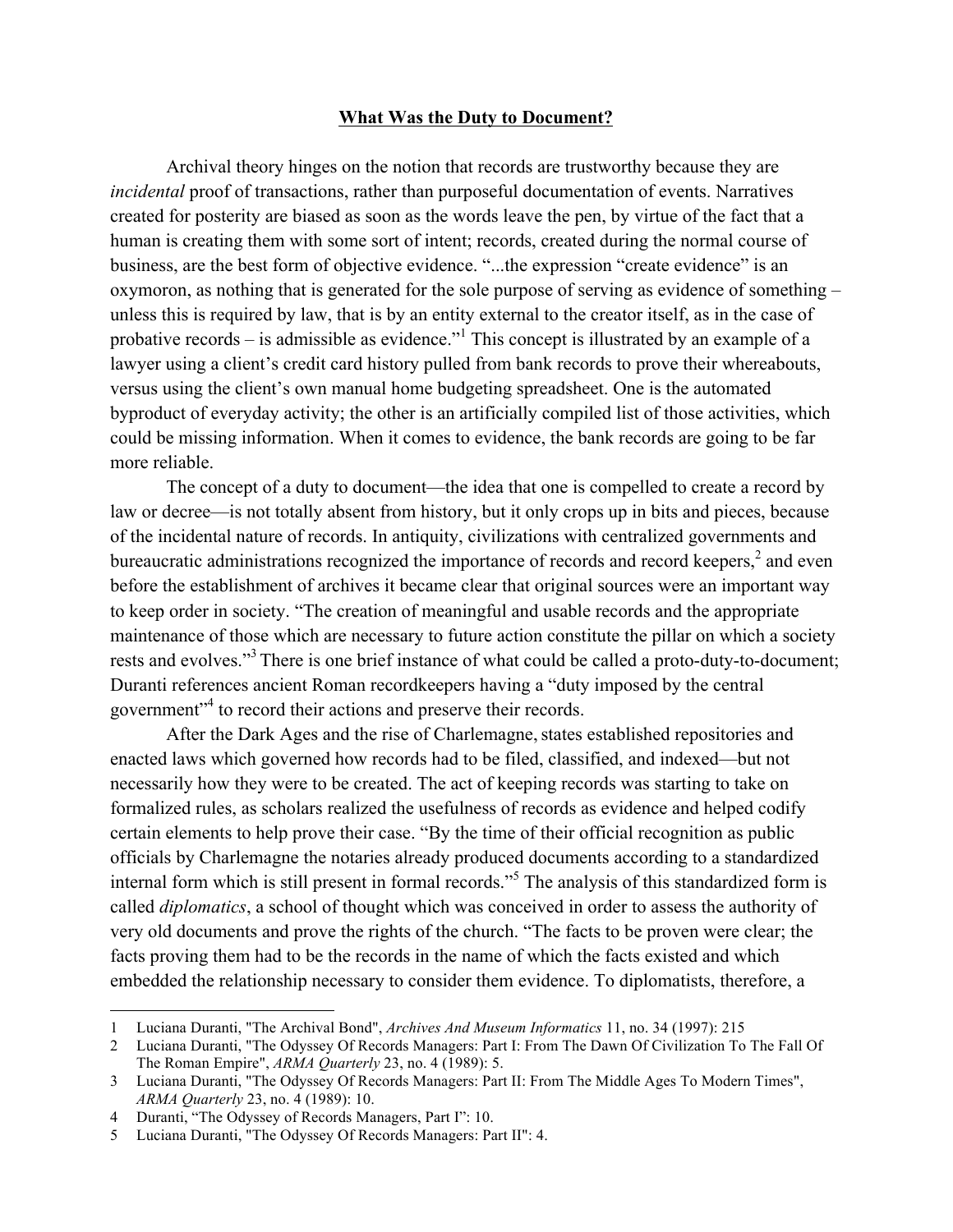record is the most conclusive form of evidence of a juridical fact when it puts the fact into existence (a dispositive record) or when it constitutes required proof of the fact (a probative document).<sup>"6</sup> It is important to note that none of the formal rules of diplomatic analysis specified the creation of records; they simply laid out which elements were required for a document to be provable as authentic. If a record did not contain a proper seal or attestation of witnesses, there was no punishment doled out to the (non)record's creator.

The French Revolution is considered by some to be the originating point of our modern approach to archives, as it established the idea of archives as sources of national history and of government records as public property. The Revolution also birthed the distinction between active, current records and disused, historical records, the latter of which were placed into repositories for future reference; this is a framework that has continued to this day, with very few exceptions. The concept of "duty to document" was not created during this time, but the foundational ideas—that records were crucial proof of government functions, and that the public had a right to access them in order to keep the government accountable—were cemented during this turbulent time.

As societies became more and more modernized, especially during and after the Industrial Revolution, the rules of records creation continued to develop. Again, Duranti provides an example:

"At the end of the nineteenth century and the beginning of the twentieth, the methods of administering records were fixed in a number of codes of procedure and sometimes specific legislation for the records offices of government administrations. A significant example of the latter is the Italian Royal Decree of 25 January 1900. Its one hundred articles define the authority and responsibility for the receipt and delivery of records, their registration, classification, filing, retrieval and storage; the physical form of individual records and registries (medium, format, ink), of drafts, originals and copies; the periods of currency and semicurrency of specific series, the methodology for weeding files, and even the times of the day in which the dossiers containing a newly arrived document have to be forwarded to the competent offices for handling."<sup>7</sup>

It should be noted, once again, that this Decree meticulously outlines many aspects of recordkeeping—but it does not dictate how records are to be created.

A formal duty to document is not completely unheard of, but it does fundamentally violate some basic archival theories. Luciana Duranti coined the term "archival bond" to describe the network of relationships between two records in the same *fonds*, or collection:

The archival bond is *originary*, because it comes into existence when a record is created (i.e., when, after being made or received, it is set aside in the fonds of the physical or juridical person who made or received it for action or reference), *necessary*, because it exists for every record (i.e., a document can be considered a record only if it acquires an

l

<sup>6</sup> Duranti, "The Archival Bond": 214.

<sup>7</sup> Duranti, "The Odyssey of Records Managers, Part II": 9.